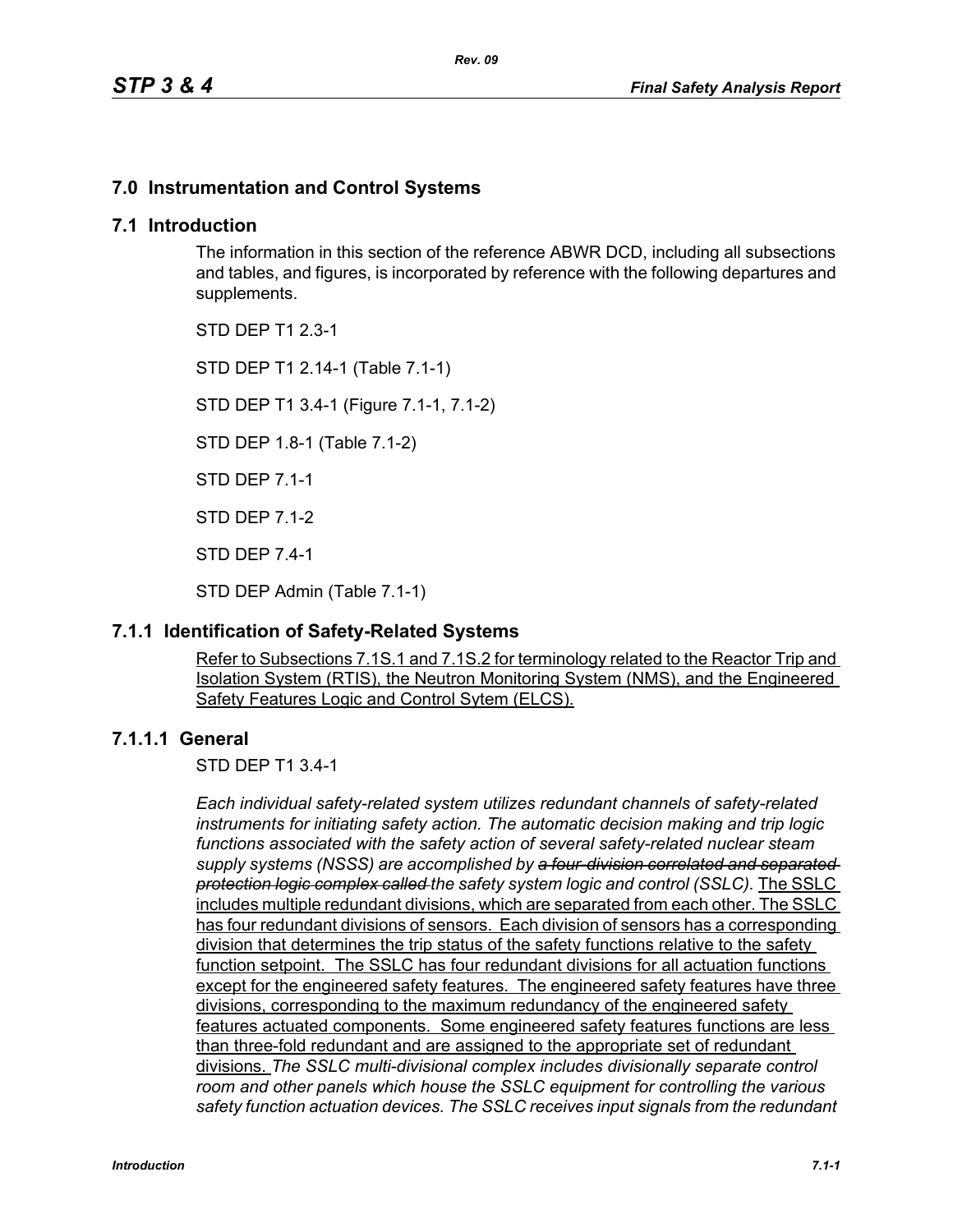*channels of instrumentation in the safety-related system, and uses the input information to perform logic functions in making decisions for safety actions.*

Sensor signals are hardwired to the RTIS. These sensors are divisionally separated.

Divisional separation is applied to the Essential Communication Functions (ECFs) of ELCS, which provides communication for the sensor input to the logic units and for the logic output to the system actuators (actuated devices such as pump motors and motor-operated valves).

*Divisional separation is also applied to the essential multiplexing system (EMS) , which provides data highways for the sensor input to the logic units and for the logic output to the system actuators (actuated devices such as pump motors and motor-operated valves). Systems which utilize the SSLC are* include*: (1) Reactor Protection (trip) System; (2) High Pressure Core Flooder System; (3) Residual Heat Removal System; (4) Automatic Depressurization System; (5) Leak Detection and Isolation System; (6) Suppression Pool* Temperature *Monitoring System; and (7) Reactor Core Isolation Cooling System. The equipment arrangement for these systems and other supporting systems is shown in Figure 7.1-2.*

# **7.1.1.3 Engineered Safety Features (ESF) Systems**

# **7.1.1.3.9 HVAC Emergency Cooling Water System**

#### STD DEP Admin

*Automatic instrumentation and control is provided to assure that adequate cooling is provided for the main control room, the control building essential electrical equipment rooms, and the diesel generator cooling coils* reactor building essential electrical equipment rooms.

# **7.1.1.4 Safe Shutdown Systems**

### **7.1.1.4.1 Alternate Rod Insertion Function (ARI)**

### STD DEP 7.4-1

*Though not required for safety, instrumentation and controls for the ARI provide a means to mitigate the consequences of anticipated transient without scram (ATWS) events. Upon receipt of an initiation signal (based on either high reactor dome pressure or low reactor water level from the Recirculation Flow Control System), the RCIS System controls the fine motion control rod drive (FMCRD) motors such that all operable control rods are driven to their full-in position.* The Recirculation Flow Control System (upon detection of either high reactor dome pressure, low reactor water level or Manual ARI initiation) activates opening signals for the ARI valves of the Control Rod Drive (CRD) System (i.e., for backup hydraulic insertion of the control rods) and activates ARI initiation command signals to the Rod Control and Information System (i.e., for electric motor insertion of all operable control rods to the full-in position). *This provides a method, diverse from the hydraulic control units (HCUs), for scramming the*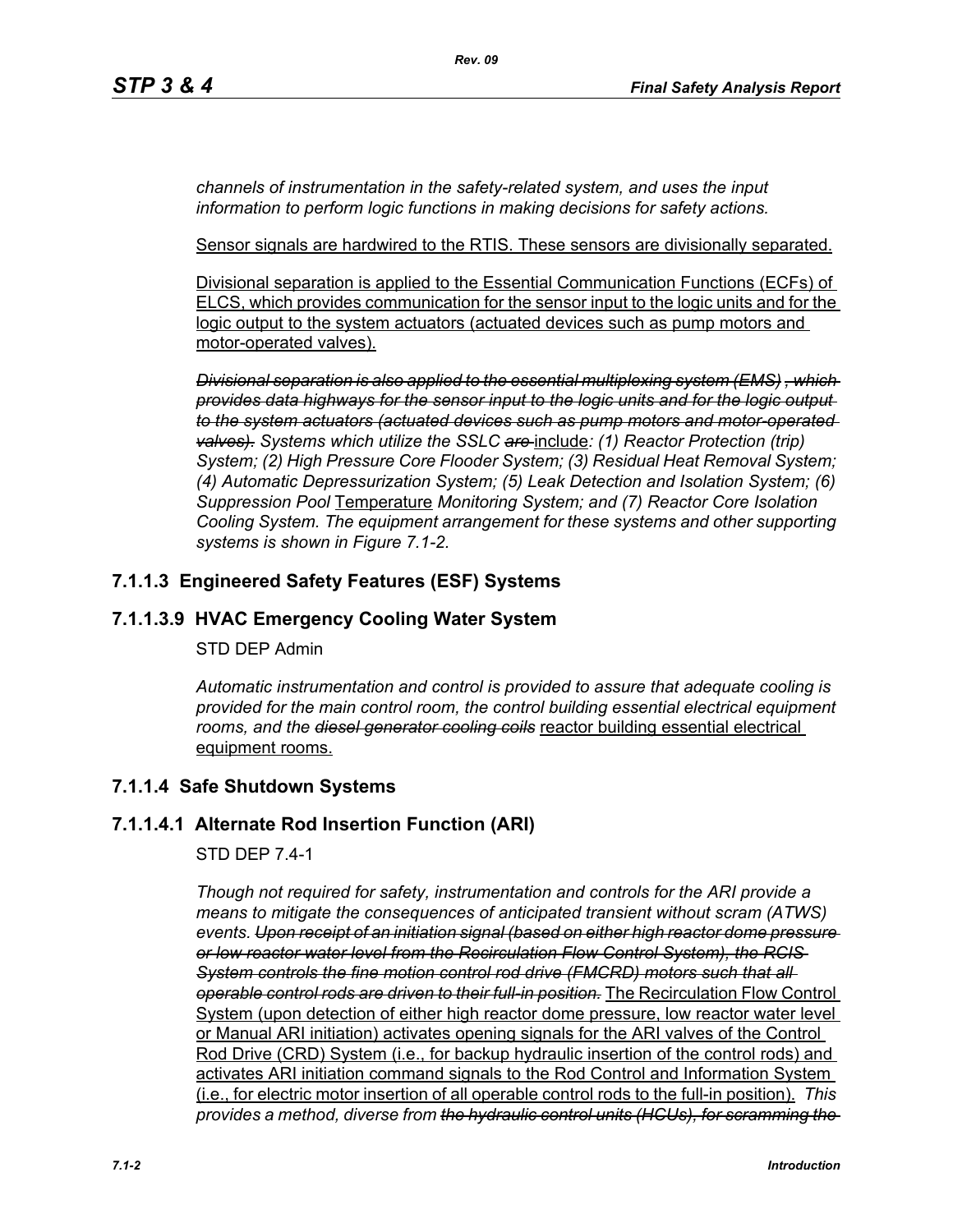*reactor.* the SCRAM function of the Reactor Protection System and associated CRD hydraulic control units (HCUs), for achieving insertion of control rods.

# **7.1.1.6 Other Safety-Related Systems**

#### **7.1.1.6.1 Neutron Monitoring System (NMS)**

STD DEP Admin

- *(1) Startup Range Neutron Monitoring (SRNM)*
- *(2) Local Power Range Monitoring (LPRM)*
- *(3) Average Power Range Monitoring (APRM)*
- *(4) Automated Traversing Incore Probe (ATIP)*
- *(5) Multi-channel Rod Block Monitoring (MRBM)*

#### The SRNM, LPRM, and APRM are the only safety-related subsystems of NMS.

#### **7.1.1.6.2 Process Radiation Monitoring System (PRM***S***) Instrumentation and Controls**

STD DEP Admin

*The Process Radiation Monitoring System (PRMS) monitors the main steamlines, vent discharges and all liquid and gaseous effluent streams which may contain radioactive materials. Main control room display, recording and alarm capability is provided along with automatic trip inputs that initiate protection functions.*

### **7.1.1.6.6 Containment Atmospheric Monitoring System**

STD DEP T1 2.14-1

*The Containment Atmospheric Monitoring System (CAMS) measures and records radiation levels and the oxygen/hydrogen concentration in the primary containment under post-accident conditions. It is designed to operate continuously and is automatically put in service upon detection of LOCA conditions.* The only CAMS safety-related function is measuring radiation levels in primary containment.

### **7.1.2 Identification of Safety Criteria**

#### **7.1.2.1.4 Instrument Errors**

STD DEP 7.1-1

*The design considers instrument drift, testability, and repeatability in the selection of instrumentation and controls and in the determination of setpoints. Adequate margin between safety limits and instrument setpoints is provided to allow for instrument error*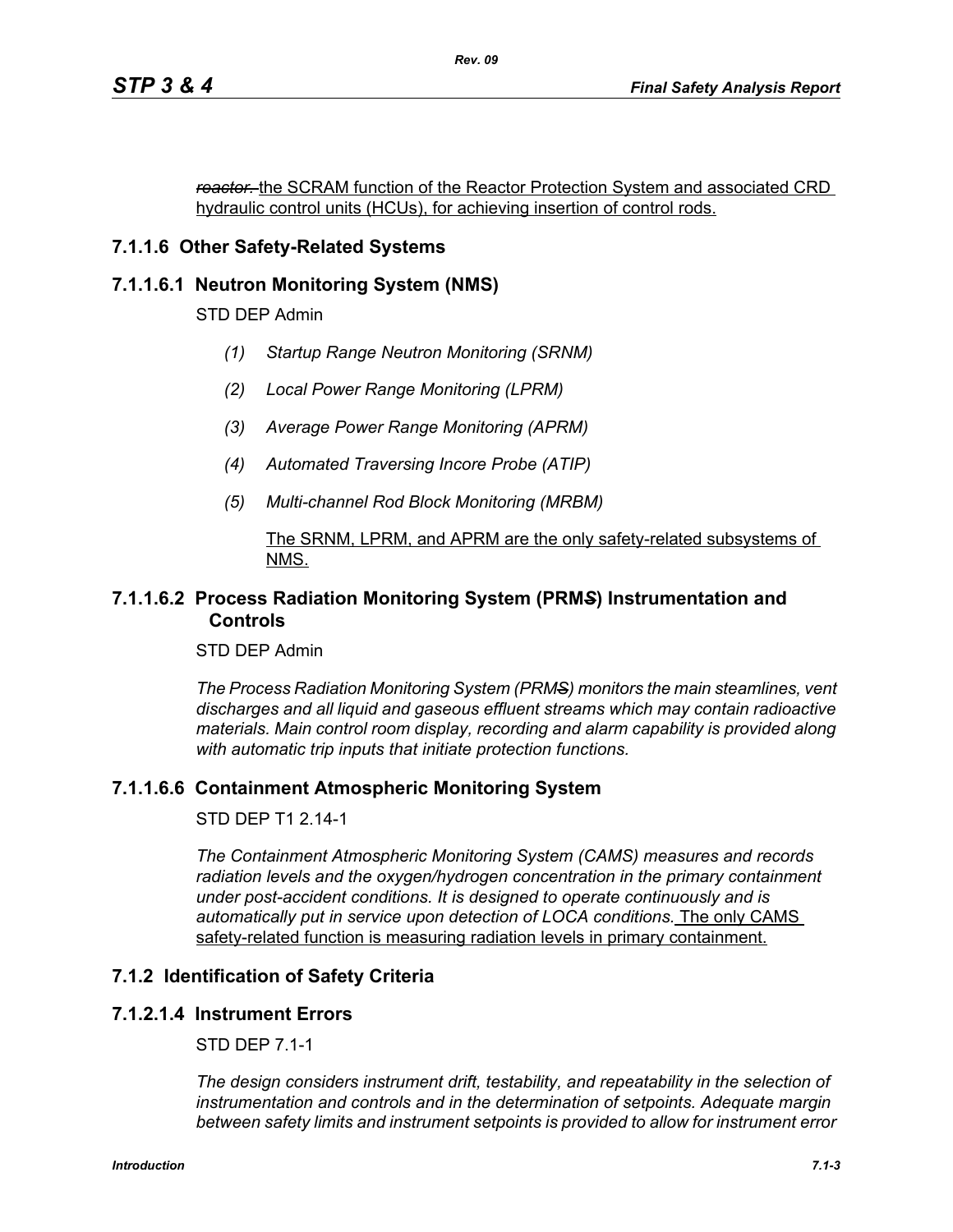*(safety limits, setpoints, and margins are provided in Chapter 16* determined in accordance with the instrument setpoint methodology document described in Section 16.5.5.2.11, Setpoint Control Program*) The amount of instrument error is determined by test and experience. The setpoint is selected based on the known error. The recommended test frequency is greater on instrumentation that demonstrates a stronger tendency to drift.*

### **7.1.2.1.4.1 Safety System Setpoints**

STD DEP 7.1-1

*The* methods for calculating *safety system setpoints are listed*determined *in*  accordance with *the Chapter 16* instrument setpoint methodology document described in Section 16.5.5.2.11, Setpoint Control Program, *for each safety system. The settings are determined based on operating experience and conservative analyses. The settings are high enough to preclude inadvertent initiation of the safety action but low enough to assure that significant margin is maintained between the actual setting and the limiting safety system settings. Instrument drift, setting error, and repeatability are considered in the setpoint determination (Subsection 7.1.2.1.4). The margin between the limiting safety system settings and the actual safety limits includes consideration of the maximum credible transient in the process being measured.*

#### *7.1.2.1.6 [Protection System Inservice Testability*

STD DEP T1 3.4-1

*The RPS* RTIS *and ESF*ELCS *Systems can be tested during reactor operation by six separate tests. The first five tests are primarily manual tests and, although each individually is a partial test, combined with the sixth test they constitute a complete system test. The sixth test is theself test of the safety system logic and control whichautomatically tests the complete system excluding sensors and actuators.*

*(4) The fourth test checks calibration of analog sensor inputs at the analog inputs of the remote multiplexing units. With a division-of-sensors bypass in place, calibrated, variable ramp signals are injected in place of the sensor signals and monitored at the SSLC control room panels for linearity, accuracy, fault response, and downscale and upscale trip response. The test signals are adjustable manually from the control room and also are capable of performing an automatic sequence of events. When surveillance testing during plant shutdown, trip coincidence and actuated device operation can be verified by simultaneous trip tests of coincident channels. Pressure transmitters and level transmitters are located on their respective local panels. The transmitters can be individually valved out of service and subjected to test pressure to verify operability of the transmitters as well as verification of calibration range. To gain access to the field controls on each transmitter, a cover plate or sealing device must* may *be removed. Access to the field controls is granted only to qualified personnel for the purpose of testing or calibration adjustments.*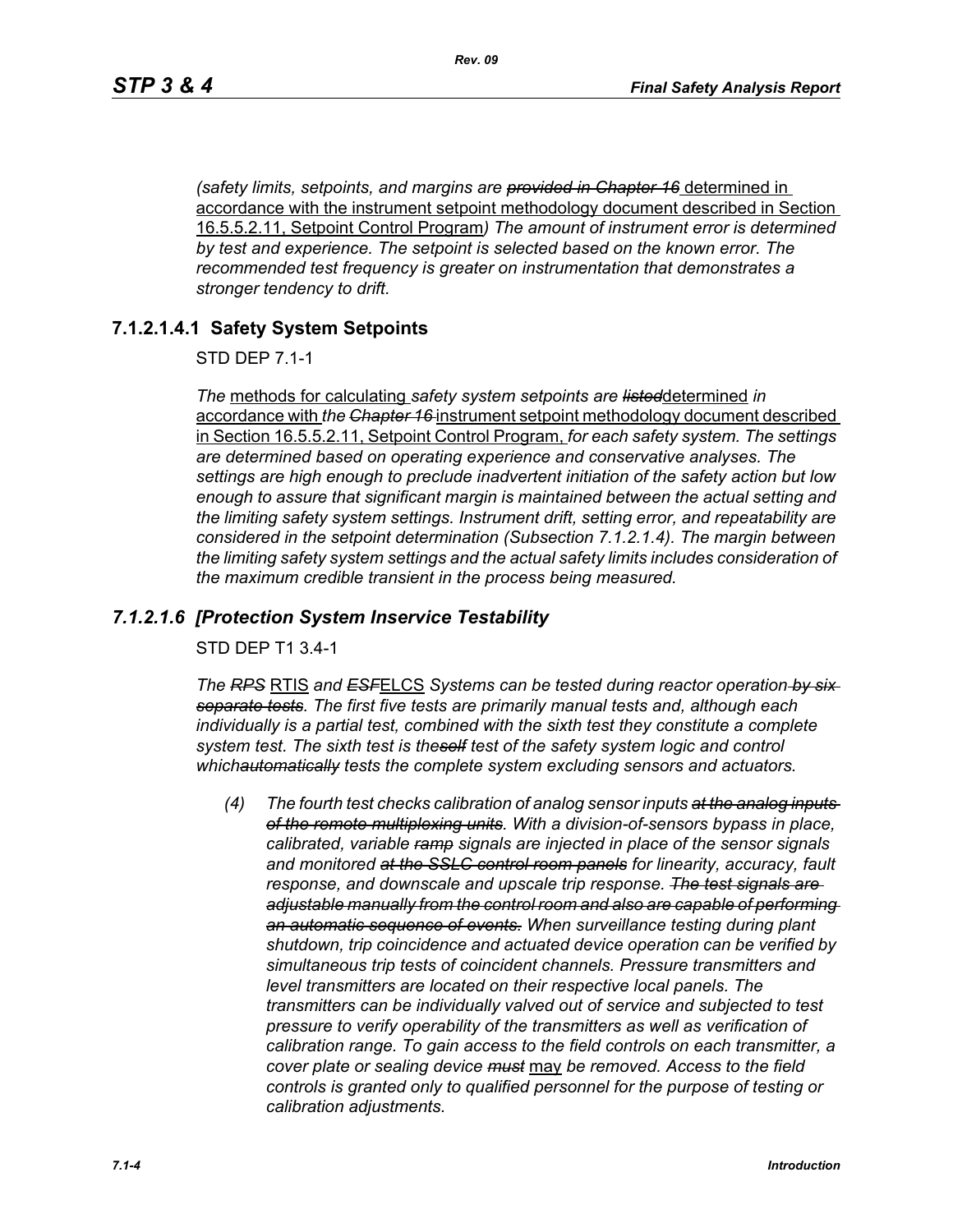*(6) The sixth test is an integrated self-test provision built into the microprocessors within the SSLC. It consists of an online, continuously operating, self-diagnostic* diagnostics,*monitoring network, and an offline semi-automatic (operator initiated, but automatic to completion), end-to-end surveillance program.* Cross channel comparison of sensor inputs is performed by plant computer functions. *Both online and offline functions operate independently within each of the four divisions. There are no multidivisional interconnections associated with self testing* diagnostics*.*

*The primary purpose of the self-test* diagnostic function *is to improve the availability of the SSLC by optimizing the time to detect and determine the location of a failure in the functional system. It is not intended that the selftest* diagnostic function *eliminate the need for the other five manual tests. However, most faults are detected more quickly than with manual testing alone.*

*The self-test* diagnostic *function is classified as safety-related. Its hardware and software are an integral part of the SSLC and, as such, are qualified to Class 1E standards.*

*The hierarchy of test capability is provided to ensure maximum coverage of all EMS* ECF*/SSLC functions, including logic functions and data communication links. Testing shall include:*

*(a) Online Continuous Testing*

*A self-diagnostic program monitors each signal processing module from input to output. Testing is automatic and*Diagnostic testing *is performed periodically*as part of the online functions *during normal operation. Tests will verify the basic integrity of each card or module on the microprocessor bus. All operations are part of normal data processing intervals and will not affect system response to incoming trip or initiation signals. Automatic initiation signals from plant sensors will override an automatic test sequence and perform the required safety function. Process or logic signals are not changed as a result of self-test* diagnostic *functions.*

The self-diagnostic function does not degrade system reliability. Indications of test results (pass, fail) is provided.

*Self-diagnosis includes monitoring of overall program flow, reasonableness of process variables, RAM and PROM*and processor memory *condition, and device interlock logic. Testing includes continuous error checking of all transmitted and received data on the serial data links of each SSLC controller; for example, error checking by parity check, checksum, or cyclic redundancy checking (CRC) techniques.*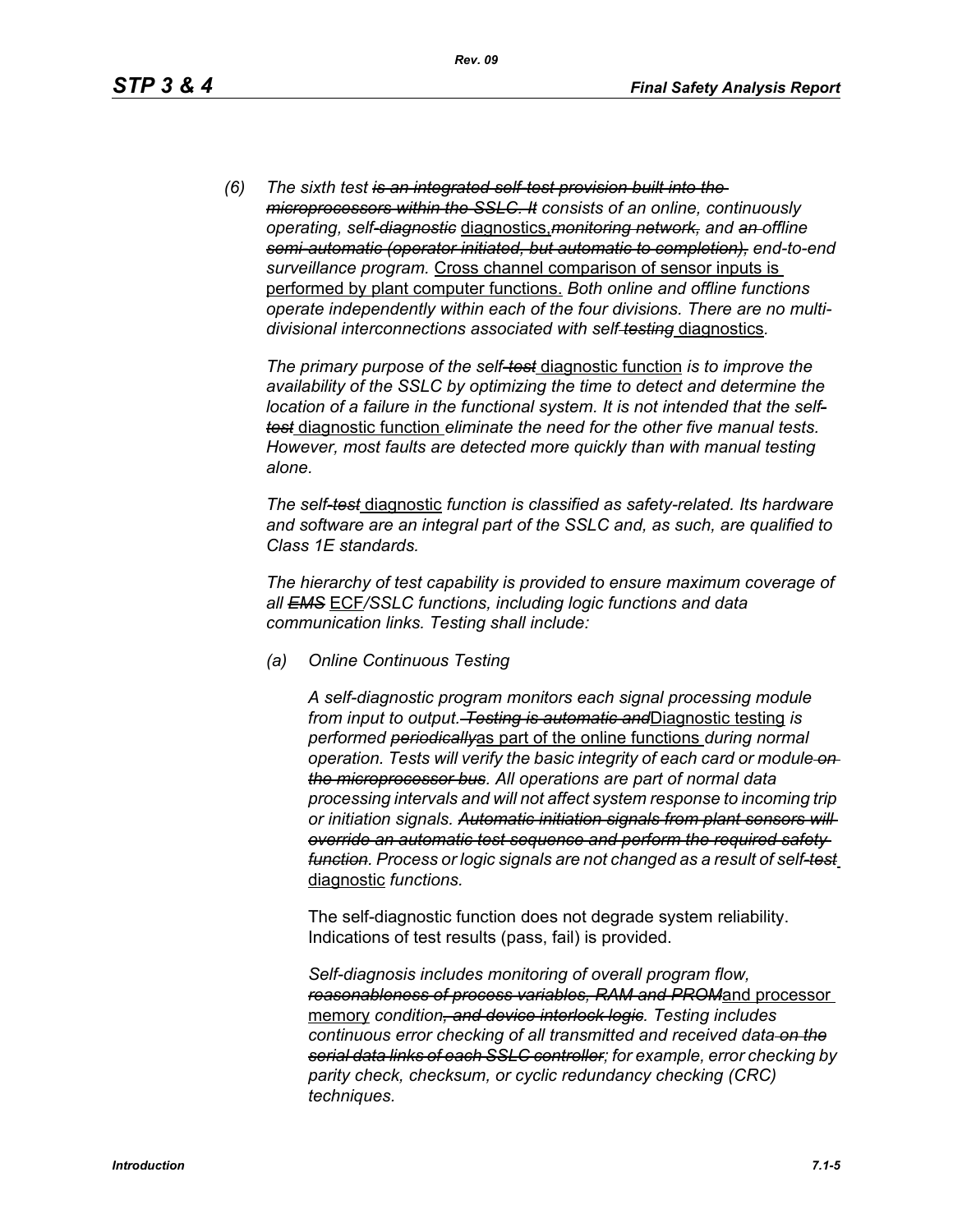*A fault is considered the discrepancy between an expected output of a permissive circuit and the existing present state.*

*Actuation of the trip function is not performed during this test. The selftest*diagnostic *function is capable of detecting and logging intermittent failures without stopping system operation. Normal surveillance by plant personnel will identify these failures, via a diagnostic display, for preventive maintenance.*

*Self-test* diagnostic *failures (except intermittent failures) are annunciated to the operator at the main control room console and logged by the process* plant *computer* functions (PCF)*. Faults are identified to the replacement board or module level and positively* are generally *indicated at the failed unit.*

*The continuous surveillance monitoring*self-diagnostic function *also includes power supply voltage levels, card-out-of-file interlocks, and battery voltage levels on battery-backed memory cards (if used). Outof-tolerance conditions will result in an inoperative (out-ofservice) condition for that particular system function.*and verification of the module configuration.

*Automatic system self-testing occurs during a portion of every periodic transmission period of the data communication network. Since exhaustive tests cannot be performed during any one transmission interval, the test software is written so that sufficient overlap coverage is provided to prove system performance during tests of portions of the circuitry, as allowed in IEEE 338.*

*The Essential Multiplexing System (EMS)* Essential Communication Function (ECF) *is included in the continuous, automatic self-test diagnostic function. Faults at the Remote Multiplexing Units (RMUs)* Remote Digital Logic Controllers (RDLCs) *are alarmed in the main control room. Since the EMS* ECF *is dual in each division, self- test supports automatic reconfiguration or bypass of portions of EMS after a detected fault, such that the least effect on system availability occurs.* A fault on one of the two communication paths will not prevent system operation through the unfaulted path.

*(b) Offline Semi-automatic End-to-End (Sensor Input to Trip Actuator) Testing*

*The more complete, manually-initiated internal self-test is available when a unit is offline for surveillance or maintenance testing. This test exercises the trip outputs of the SSLC logic processors. The channel containing the processors* logic *will be bypassed during testing.*

*A fault is considered the inability to open or close any control circuit.*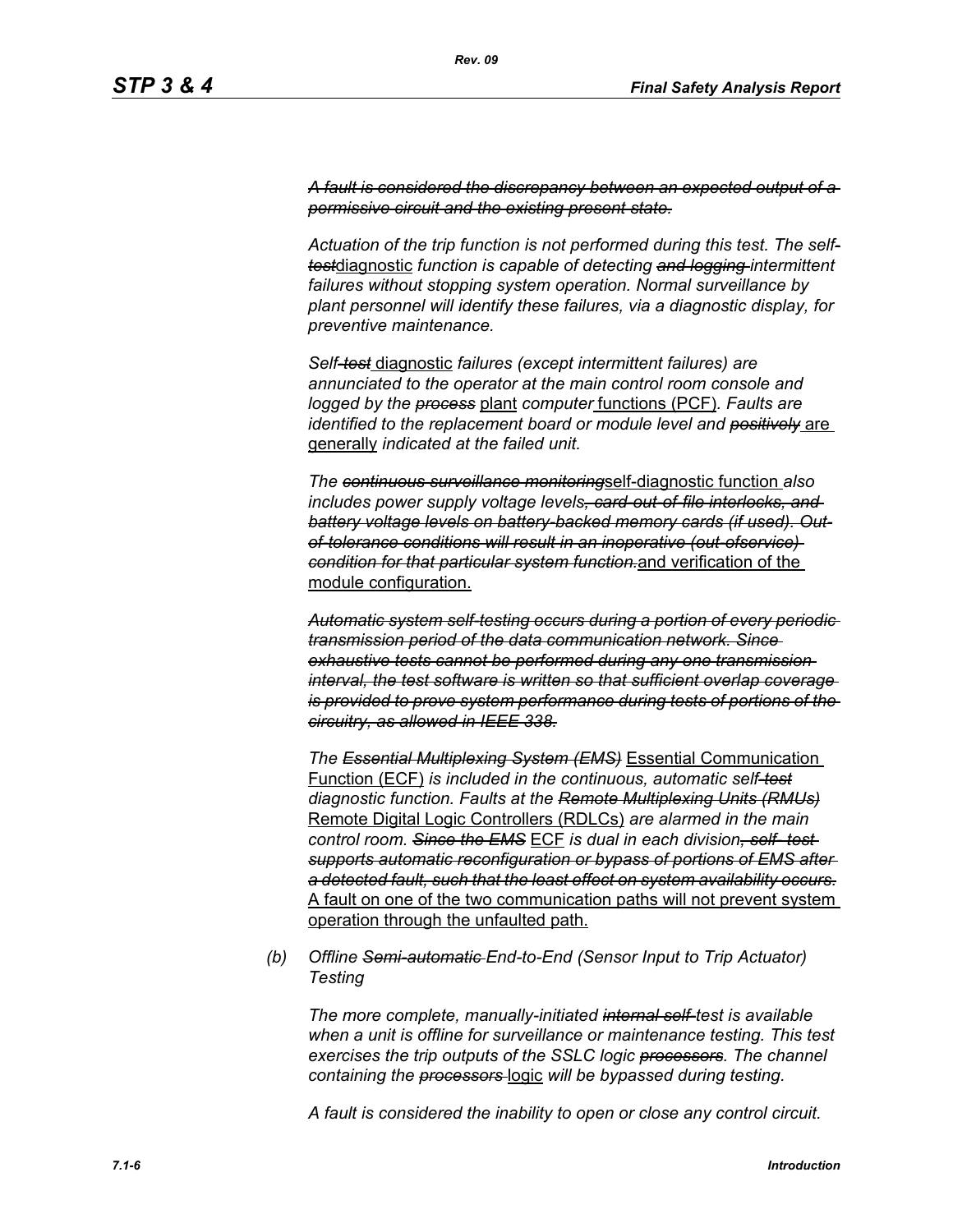*Self-test*Test *failures are displayed on a front panel readout device or other diagnostic unit.*

*To reduce operator burden and decrease outage time, a surveillance test controller (STC)*maintenance and test panel (MTP) *is provided as a dedicated instrument in each division of SSLC* ELCS. *The STC performs semi-automatic (operator-initiated)*MTP is used for *testing of SSLC* ELCS *functional logic, including trip, initiation, and interlock logic. Test coverage includes verification of correct operation of the following capabilities, as defined in each system IBD:*

- *(i) Each 2/4 coincident logic function.*
- *(ii) Serial and parallel I/O, including manual control switches, limit switches, and other contact closures.*
- *(iii) The 1/N trip selection function.*
- *(iv)* (iii) *Interlock logic for each valve or pump.*

*A separate test sequence for each safety system is operator-selectable; testing will proceed automatically to conclusion after initiation by the operator. Surveillance testing is performed in one division at a time. The surveillance test frequency is given in Chapter 16.*

*The STC injects test patterns through the EMS communications links to the RMUs. It then tests the RMUs' ability to format and transmit sensor data through and across the EMS/SSLC interface, in the prescribed time, to the load drivers. Under the proper bypass conditions, or with the reactor shut down, the load drivers themselves may be actuated.*

### **7.1.2.4 Safe Shutdown Systems—Instrumentation and Controls**

### **7.1.2.4.1 Alternate Rod Insertion Function (ARI)—Instrumentation and Controls**

STD DEP 7.1-2

STD DEP 7.4-1

*(2) Non-safety-Related Design Bases*

*The general functional requirements of the instrumentation and controls of the ARI function are to:*

*(a) Provide alternate and diverse method for inserting control rods* using *fine motion control rod drive (FMCRD) electric motors.* the ARI valves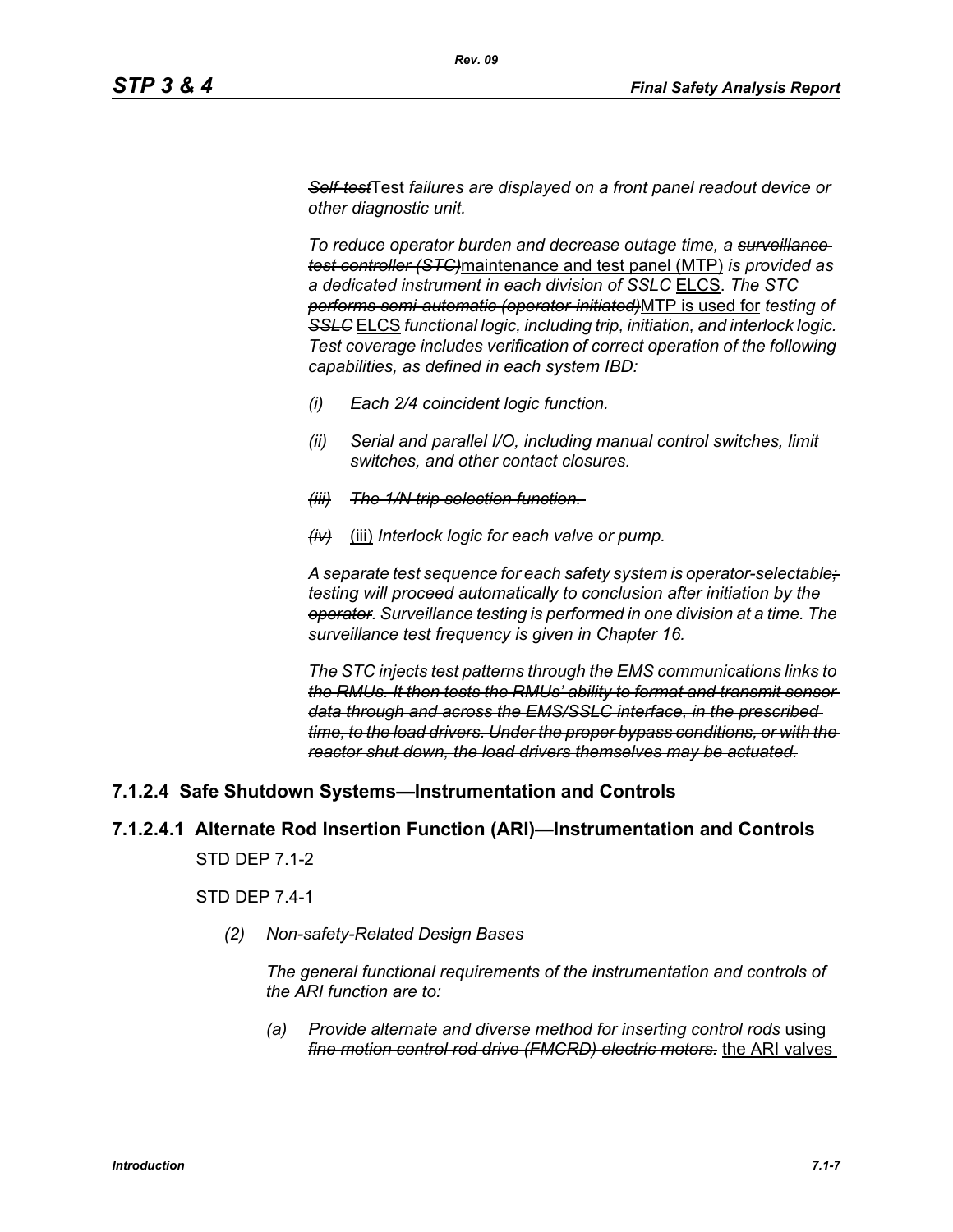of the Control Rod Drive System or using the ARI motor run-in function of the Rod Control and Information System.

*(b) Provide for automatic and manual operation of the system* function*.*

*Rev. 09*

- *(c) Provide assurance that the ARI shall be highly reliable and functional in spite of a single failure.*
- *(d) Provide assurance that the ARI shall operate when necessary (FMCRD motors shall be connected to the emergency diesel generators).* (e.g., the stepping motor driver modules (SMDMs), which control the fine motion control rod drive (FMCRD) motors, shall derive their input power from a power bus that can automatically receive power from an emergency diesel generator, if necessary).
- *(e) Mitigate the consequences of anticipated transient without scram (ATWS) events.*

# **7.1.2.4.3 RHR—Reactor Shutdown Cooling Mode—Instrumentation and Controls**

STD DEP Admin

- *(1) Safety Design Bases*
	- *(c) Indicate performance of the shutdown cooling system by main control room*separate *instrumentation and controls in the* main control room and in the *remote shutdown panel.*
- **7.1.2.6 Other Safety-Related Systems**

### **7.1.2.6.1 Neutron Monitoring System (NMS)—Instrumentation and Controls**

### **7.1.2.6.1.1 Startup Range Neutron Monitoring (SRNM) Subsystem**

STD DEP 7.1-2

*(1) Safety Design Bases*

*General Functional Requirements:*

(d) The SRNM subsystem will provide Anticipated Transient Without Scram (ATWS) permissive signals to the ESF Logic and Control System (ELCS).

### **7.1.2.6.1.4 Average Power Range Monitor (APRM) Subsystem**

STD DEP 7.1-2

*(1) Safety Design Bases*

*General Functional Requirements:*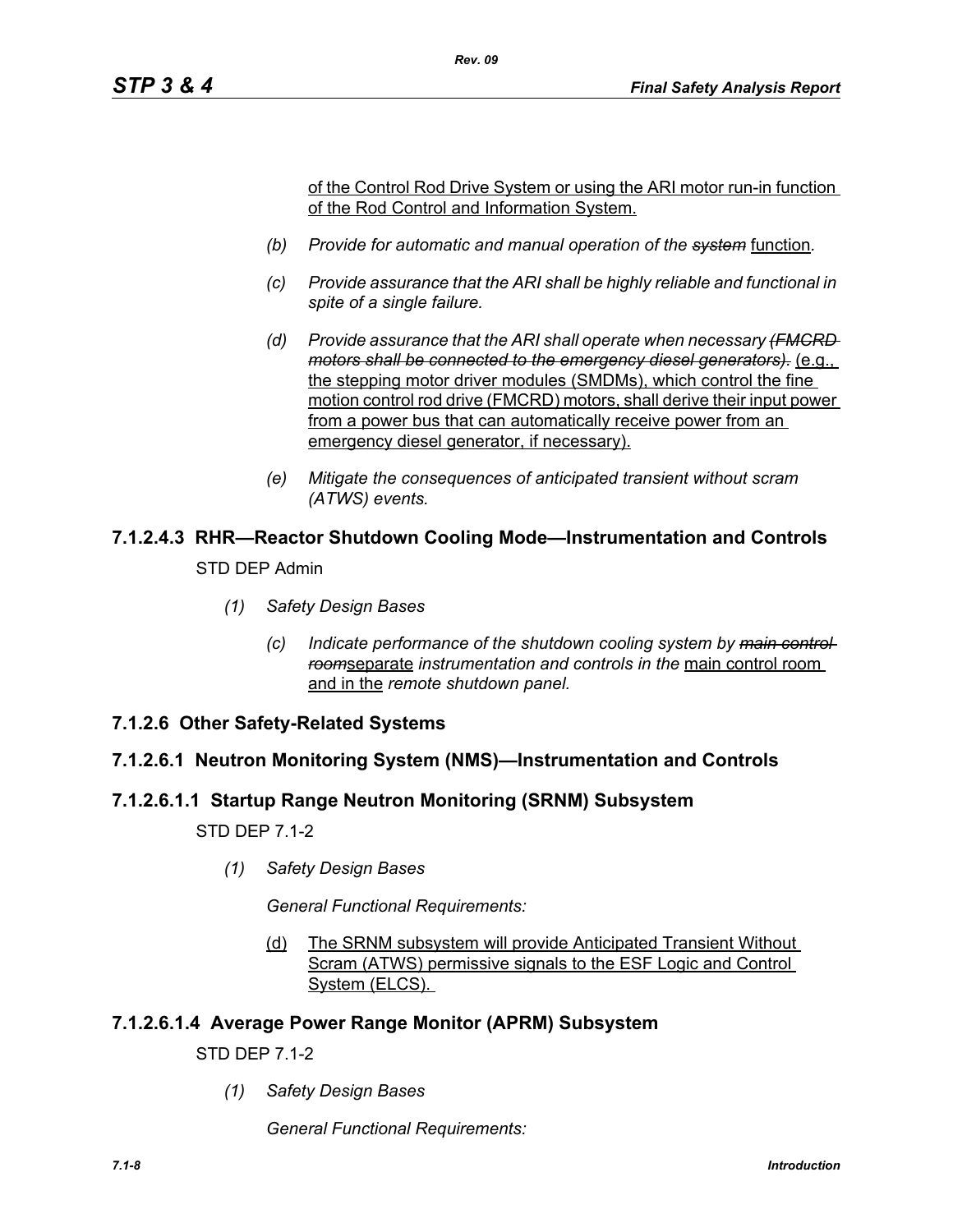*The general functional requirements are that, under the worst permitted input LPRM bypass conditions, the APRM Subsystem shall be capable of generating a trip signal in response to average neutron flux increases in time to prevent fuel damage. The APRM generator trip functions with trip inputs to the RPS also include: simulated thermal power trip, APRM inoperative trip, core flow rapid decrease trip, and core power oscillation trip of the oscillation power range monitor (OPRM). The OPRM design basis is to provide a trip to prevent growing core flux oscillation to prevent thermal limit violation, while discriminating against false signals from other signal fluctuations not related to core instability. The independence and redundancy incorporated into the design of the APRM Subsystem shall be consistent with the safety design bases of the Reactor Protection System (RPS). The RPS design bases are discussed in Subsection 7.1.2.2.*

The APRM subsystem also provides Anticipated Transient Without Scram (ATWS) permissive signals to the ESF Logic and Control System (ELCS) as described in Subsection 7.6.1.1.2.2(5).

#### **7.1.2.6.2 Process Radiation Monitoring System**

STD DEP T1 2.3-1

STD DEP 7.1-1

*(1) Safety Design Bases*

*General Functional Requirements:*

- *(d)* Not Used *Provide channel trip inputs to the RPS and LDS on high radiation in the MSL tunnel area. If the protection system logic is satisfied, the following shall be initiated:*
	- *(i) Reactor scram.*
	- *(ii) Closure of the main steamline isolation valves.*
	- *(iii) Shutdown of the mechanical vacuum pump and closure of the mechanical pump discharge line isolation valve.*
- *(2) Non-safety-Related Design Bases*
	- *(e) Provide alarm annunciation signals to the main control room if alarm or trip levels are reached or the radiation monitoring subsystem becomes inoperative, and provide input to the offgas system when the radioactive gas concentration in the offgas system discharge is at or in excess of the restrictive concentration limit derived from Technical Specification* the Offsite Dose Calculation Manual *release rate limits and that discharge from the offgas system must be terminated.*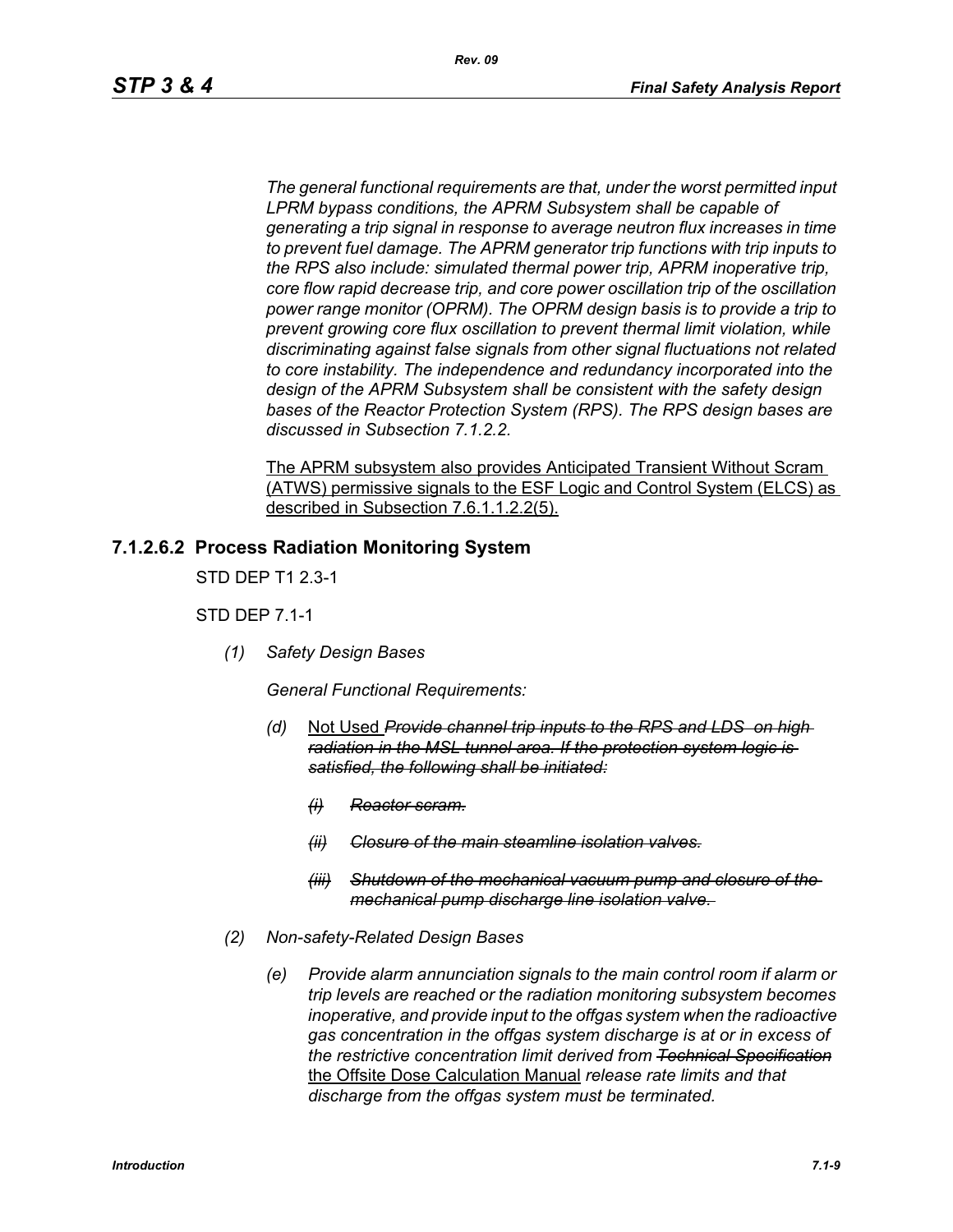## **7.1.2.6.6 Containment Atmospheric Monitoring (CAM) Systems**

STD DFP T1 2 14-1

*(1) Safety Design Bases*

*General Functional Requirements:*

*Monitor the atmosphere in the inerted primary containment for radiation levels and for concentration of hydrogen and oxygen gases, primarily during post-accident conditions. Monitoring shall be provided by two independent safety-related divisional subsystems.* 

*Monitor continuously the radiation environment in the drywell and suppression chamber during reactor operation and under post-accident conditions.* Monitoring shall be provided by two independent safety-related divisional subsystems of radiation monitors.

*Sample and monitor the oxygen and hydrogen concentration levels in the drywell and suppression chamber under post-accident conditions, and also when required during reactor operation. The LOCA signal (low reactor water level or high drywell pressure) shall activate the system and place it into service to monitor the gaseous buildup in the primary containment following an accident.* 

*(2) Non-Safety-Related Design Bases*

*Separate hydrogen and oxygen gas calibration sources shall be provided for each CAM Subsystem for periodic calibration of the gas analyzers and monitors.* 

Monitor the atmosphere in the inerted primary containment for concentration of hydrogen and oxygen gases, primarily during post-accident conditions. Monitoring shall be provided by two independent and redundant nonsafetyrelated subsystems of Oxygen/Hydrogen Monitors.

Sample and monitor the oxygen and hydrogen concentration levels in the drywell and suppression chamber under post-accident conditions, and also when required during reactor operation. The loss of coolant accident (LOCA) signal (low reactor water level or high drywell pressure) shall activate the system and place it into service to monitor the gaseous buildup in the primary containment following an accident.

### **7.1.2.8 Independence of Safety-Related Systems**

STD DEP Admin

*(See Subsections 8.3.1.3 and 8.3.1.4* 8.3.3.6.2.*)*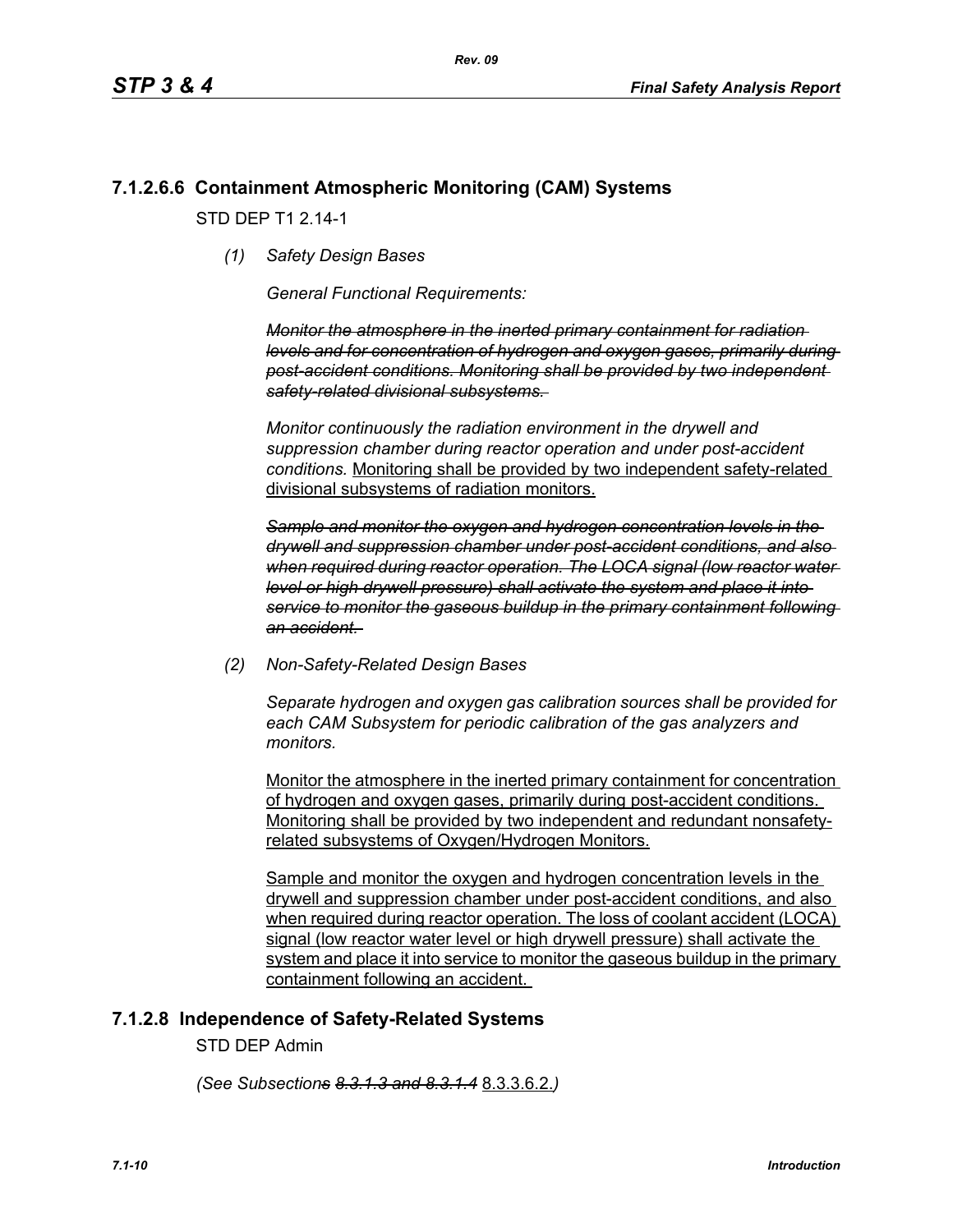# **7.1.2.9 Conformance to Regulatory Requirements**

#### **7.1.2.9.1 Regulation 10CFR50.55a**

STD DFP 18-1

*The only portion of 10CFR50.55a applicable to the I&C equipment is 10CFR50.55a(h), which requires the application of IEEE-*279603 *for protection systems (Subsection 7.1.2.11.1).*

### **7.1.2.10 Conformance to Regulatory Guides**

#### **7.1.2.10.2 Regulatory Guide 1.47—Bypassed and Inoperable Status Indication for Nuclear Power Plant Safety Systems**

STD DEP 1.8-1

*Bypass indications are designed to satisfy the requirement of IEEE 279*603*, Paragraph 4.13*5.8.3*, Regulatory Guide 1.47, and BTP ICSB 21.* Regulatory Guide 1.47 requires designs to satisfy Paragraph 4.13 of IEEE 279, which has been subsequently superceded by Paragraph 5.8.3 of IEEE 603. Bypass indications also satisfy these requirements. *Additional information may be found in the system detail descriptions in Sections 7.2, 7.3, 7.4 and 7.6. The design of the bypass indications allows testing during normal operation and is used to supplement administrative procedures by providing indications of safety systems status.*

### **7.1.2.10.9 Regulatory Guide 1.105—Instrument Setpoints**

STD DEP 7.1-1

*The I&C systems are consistent with the requirements of Regulatory Guide 1.105*. *The trip setpoint (instrument setpoint) allowance value (Tech Spec limit) and the analytical or design basis limit are all contained in the Technical Specifications (Chapter 16).* Safety limits, setpoints, and margins are determined in accordance with the instrument setpoint methodology document in Section 16.5.5.2.11, Setpoint Control Program. *These parameters are all appropriately separated from each other based on instrument accuracy, calibration capability and design drift (estimated) allowance data. The setpoints are within the instrument best accuracy range. The established setpoints provide margin to satisfy both safety requirements and plant availability objectives.*

### **7.1.2.11 Conformance to Industry Standards**

STD DEP 1.8-1

# **7.1.2.11.1 IEEE-279—Criteria for Protection Systems for Nuclear Power Generating Stations IEEE-603—Standard Criteria for Safety Systems for Nuclear Power Generating Stations**

*All safety related systems are designed to meet the requirements of IEEE-*279603*. Clarifications of any of the provisions are discussed for the applicable systems in the analysis portions of Sections 7.2, 7.3, 7.4,* and *7.6,* and 7.9S.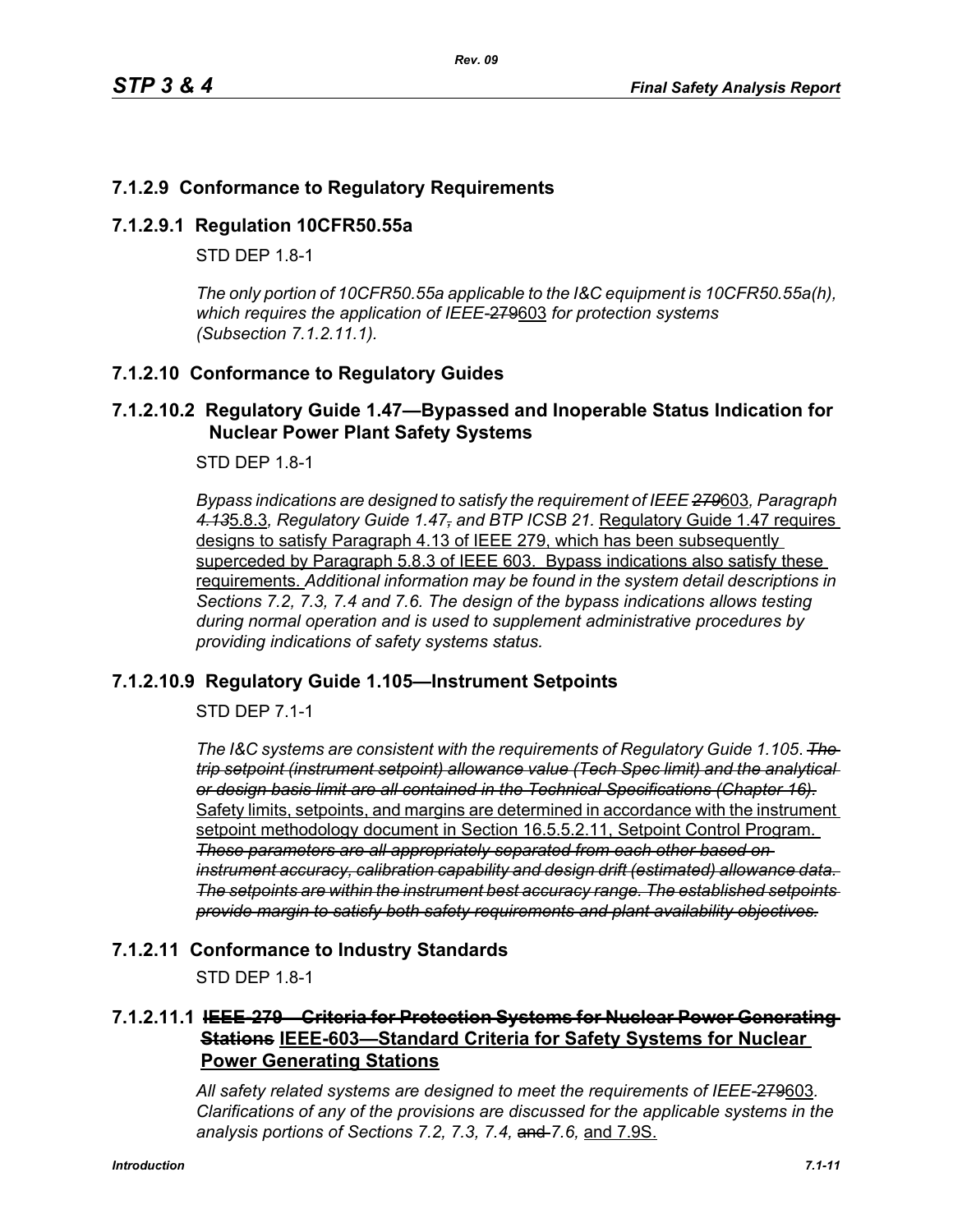#### IEEE-603, Section 4, Safety System Designation

A specific basis is established to determine the design of each safety-related I&C system. This basis evolved from the identification of Design Basis Events (DBE) that are postulated in Chapter 15. The plant operating conditions and the safety analysis acceptance criteria applicable for each event are shown in Chapter 15. Credited systems, interlocks, and functions are evaluated for each DBE. Information provided for each design base item enables the detailed design of the system to be carried out. The number of sensors and their location, including spatial effects, is determined during this design basis analysis. The identification of variables are derived from the DBEs as well as the requirements for varied manual initiation and control of protective functions. Safety system design basis descriptions are included in the various sections of this Chapter.

#### IEEE-603, Sections 5, 6 and 7, Safety System Criteria

The safety-related systems are designed to maintain plant parameters within acceptable limits that are established by design basis events. This is done with precision and reliability meeting the requirements of IEEE-603. The scope of IEEE-603 includes safety-related I&C systems and is described in more detail in Sections 7.2 through 7.6 and 7.9S. The safety-related I&C design conforms with IEEE-603 and has been qualified to demonstrate that all required performance requirements are met. Nonsafety-related systems generally are not required to meet any of the requirements of IEEE-603 with the exception of their independence from safety-related systems. The STP 3&4 safety-related I&C design descriptions related to IEEE-603, Sections 5, 6, and 7 requirements are provided below.

(1) Paragraph 5.1, Single Failure: The safety-related I&C systems are designed to ensure that safety-related functions required for design basis events (DBE) are performed in the presence of: (a) single detectable failure within safety-related systems concurrent with all non-detectable failures; (b) failures caused by the single failure; and (c) failures and spurious system actions that cause, or are caused by the design basis event, requiring the safety-related functions as identified in the applicable failure modes and effects analysis (FMEA).

(2) Paragraphs 5.2 & 7.3, Completion of Protective Actions: The safety-related I&C systems are designed so that a) once initiated (automatically or manually), the intended sequence of the safety-related functions of the execution features continue until completion, and b) after completion, deliberate operator action is required to return the safety-related system to normal.

(3) Paragraph 5.3, Quality: A: safety-related I&C equipment is provided under the 10 CFR PArt 50 Appendix B quality program. This satisfies all applicable requirements of the following: 1) 10 CFR Part 50 Appendix B and 2) ANSI/ASME NQA-1. The safetyrelated digital I&C software and/or firmware conform with the quality requirements of IEEE 7-4.3.2.

(4) Paragraph 5.4, Equipment Qualification: The safety-related I&C equipment is designed to meet its functional requirements over the range of environmental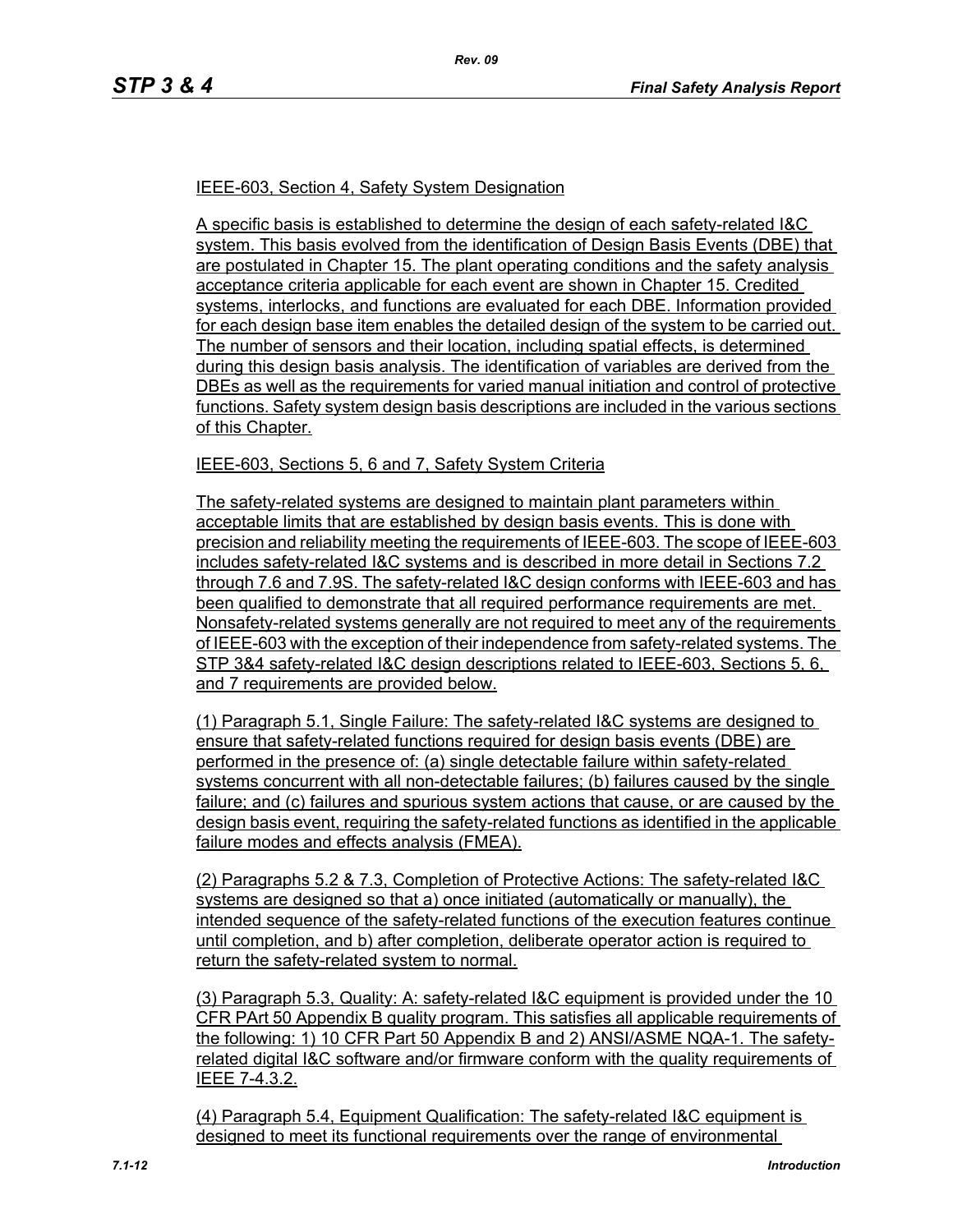conditions for the area in which it is located. The equipment is designed to meet the equipment qualification requirements set forth by this criterion.

(5) Paragraph 5.5, System Integrity: The safety-related I&C systems are designed to demonstrate that the safety system performance is adequate to ensure completion of protective actions, over a range of transient and steady state conditions, as enumerated in the design basis.

(6) Paragraph 5.6, Independence: For the safety-related I&C systems, there is physical, electrical, and commmunication independence between redundant portions of safety-related systems and between safety-related systems and nonsafety-related systems, as discussed in the applicable Sections.

(7) Paragraph 5.7, Capability for Test & Calibration: The safety-related I&C systems are designed with the capability to have their equipment tested and calibrated while retaining their capability to accomplish their safety functions.

(8) Paragraph 5.8, Information Displays: The information display design is discussed in Chapter 18. This design process includes the necessary steps to ensure compliance with regulatory requirements and the guidance provided in RG 1.47 for bypass and inoperable status indication and in RG 1.97 for accident monitoring instrumentation as discussed in Section 7.5.

(9) Paragraph 5.9, Control of Access: The safety-related I&C systems have features that facilitate the administrative control of access to safety-related system equipment.

(10) Paragraph 5.10, Repair: The safety-related analog and digital based I&C systems are designed to allow the timely recognition of malfunctioning equipment location to allow the replacement, repair and/or adjustment. Self-diagnostic functions and periodic testing will identify and locate the failure. Individual bypassing allows the failed equipment to be replaced or repaired on-line without affecting the protection function.

(11) Paragraph 5.11, Identification: Safety-related I&C equipment conforms with the identification requirements of this criterion. Safety-related equipment is distinctly marked for each redundant portion of a system with identifying markings. Hardware components or equipment units have an identification label or a nameplate. For digital platforms, versions of computer hardware, software and/or firmware are distinctly identified. Proper configuration management plans are implemented as a way to formalize this identification process.

(12) Paragraph 5.12, Auxiliary Features: STP 3&4 safety-related I&C system auxiliary supporting features satisfy the requirements of this criterion where applicable. For example, power supply and HVAC are key auxiliary supporting systems that satisfy the applicable requirements of IEEE-603. Other key auxiliary features are designed such that these components will not degrade the safety-related I&C systems below an acceptable level.

(13) Paragraph 5.13, Multi Unit Stations: The safety-related I&C systems meet the requirements of GDC 5, Sharing of structures, systems and components. The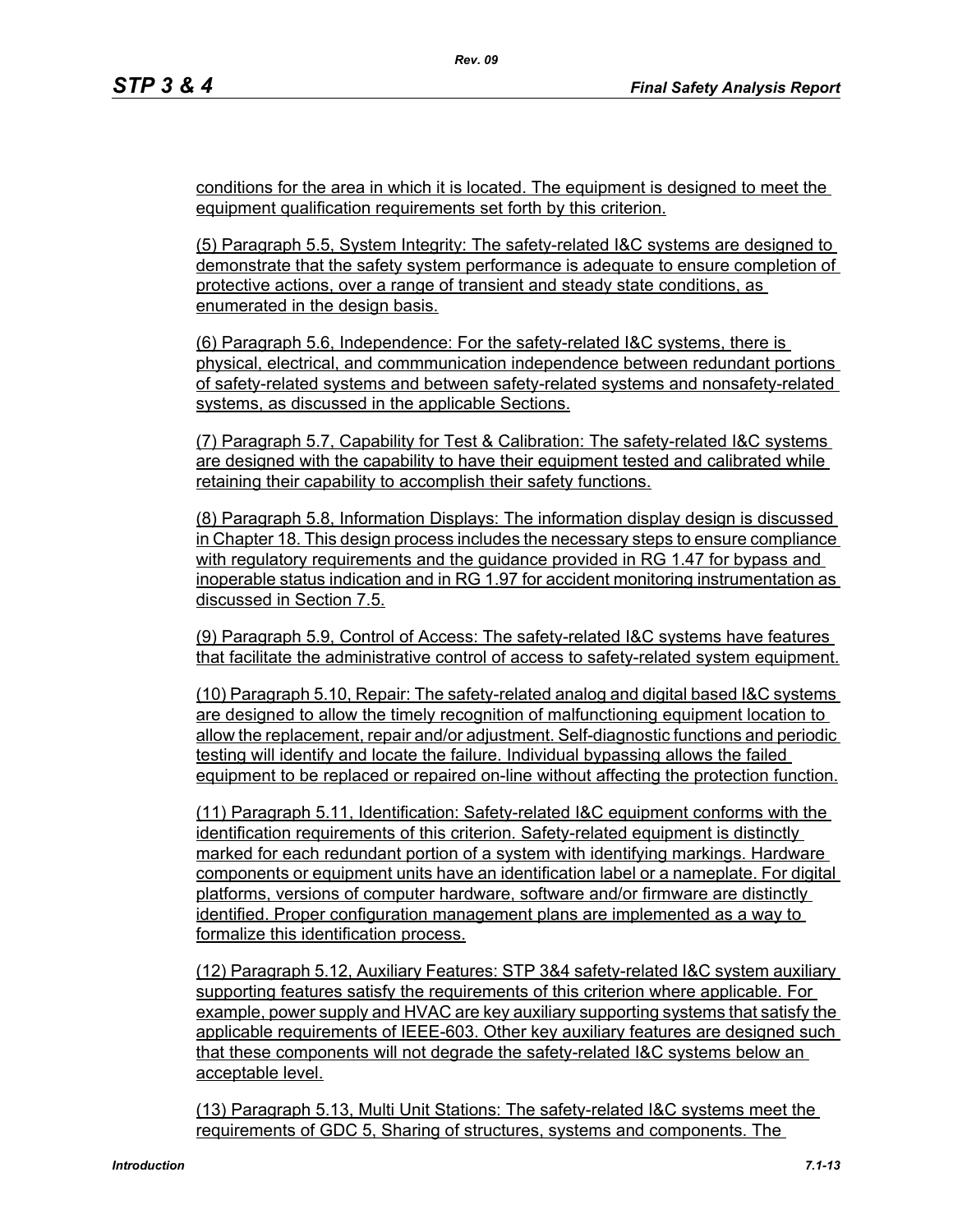capability to simultaneously perform required safety functions in both Units is not impaired by interactions between Units.

*Rev. 09*

(14) Paragraph 5.14, Human Factors Considerations: Human factor scenarios are considered throughout all stages of the design process. Detailed information regarding these considerations can be found in Chapter 18.

(15) Paragraph 5.15, Reliability: The degree of redundancy, diversity, testability, and quality of the STP 3&4 safety-related I&C design adequately addresses the functional reliability necessary to perform its safety protection functions. As stated above, the safety-related I&C equipment is provided under an Appendix B quality program.

(16) Paragraphs 6.1 and 7.1, Automatic Control: The safety-related I&C systems provide the means to automatically initiate and control the required safety-related functions.

(17) Paragraphs 6.2 and 7.2, Manual Control: The safety-related I&C systems have features in the main control room and remote shutdown system to manually initiate and control the automatically initiated safety-related functions at the division level.

(18) Paragraph 6.3, Interaction between the Sense and Command Features and Other Systems: The safety-related I&C systems meet the independence and separation requirements such that nonsafety-related systems failures will not affect of prevent any safety-related protection function. The normal communication path is one-way such that the safety-related systems will only broadcast to nonsafety-related systems and not vice versa. There is limited nonsafety-related communication under programmatic control to safety-related systems as discussed in Section 7.9S.

(19) Paragraph 6.4, Derivation of System Inputs: To the extent feasible, the protection system inputs are derived from signals that directly measure the designated process variables.

(20) Paragraph 6.5, Capability for Testing and Calibration: The operational availability of the protection system sensors can be checked by perturbing the monitored variables, by cross-checking between redundant channels that have a known relationship with each other, and that have read-outs available, or introducing and varying substitute input to the sensor of the same nature as the measured variable. When one channel is placed into maintenance bypass mode, the condition is alarmed in the MCR and actuation logic capability is maintained to ensure the continued availability of all protective actions. Most sensors and actuators are designed to provide actual testing and calibration during power operation.

(21) Paragraphs 6.6 and 7.4, Operating Bypasses: The safety-related I&C systems automatically prevent the activation of an operating bypass whenever the applicable permissive conditions for an operating bypass are not met, and remove activated operating bypasses if the plant conditions change so that an activated operating bypass is no longer permissible.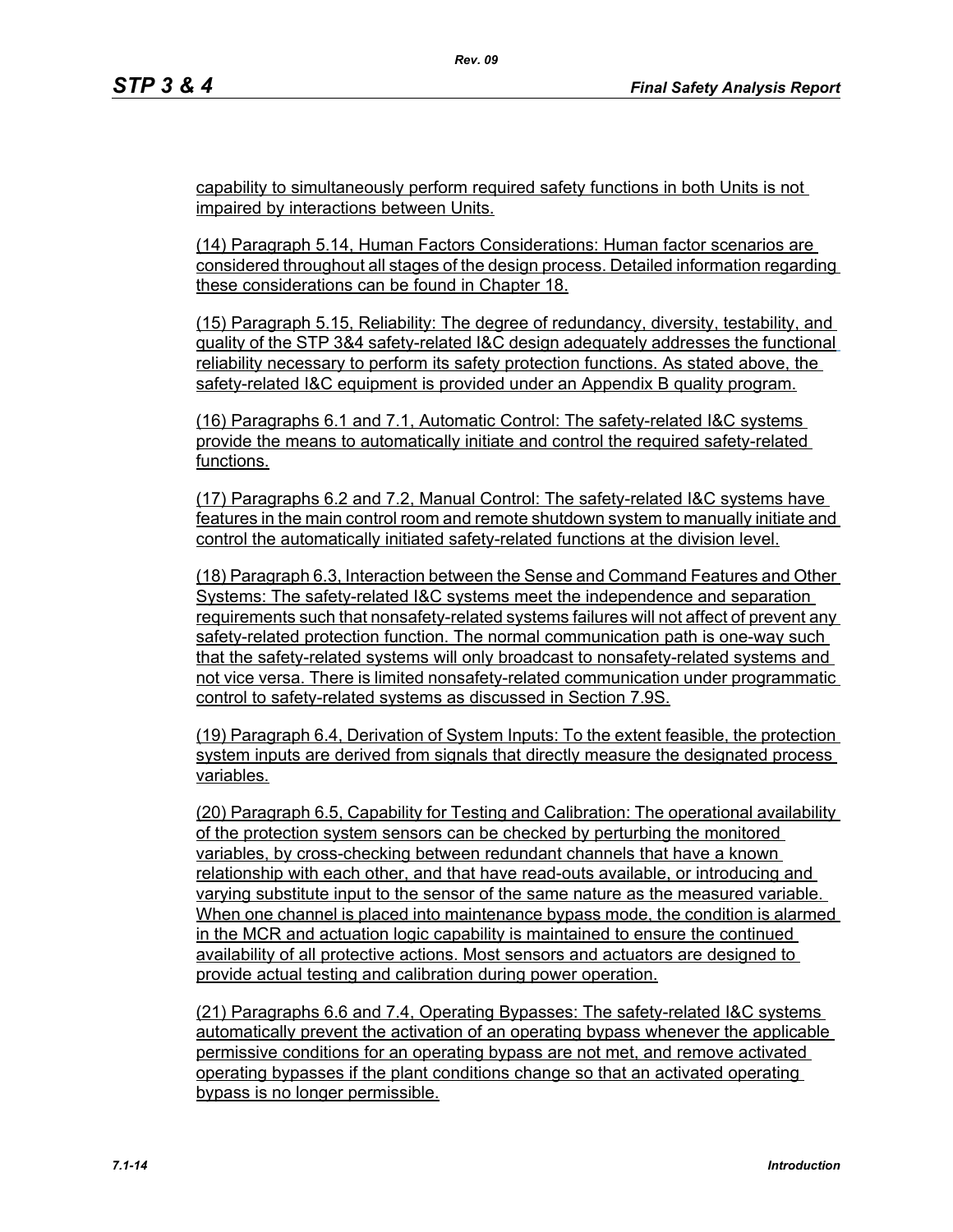(22) Paragraphs 6.7 and 7.5, Maintenance Bypasses: The capability of safety-related systems to perform their safety-related functions is retained when one division of the I&C systems is in maintenance bypass.

(23) Paragraph 6.8, Setpoints: STP 3&4 safety-related instrument setpoints are determined by a methodology that follows the guidance contained in the STP 3&4 setpoint methodology program. This methodology uses STP 3&4 plant specific analyses to ensure that characteristics such as range, accuracy, and resolution of the instruments meet the performance requirements assumed n the safety analyses in Chapter 15. The response times of the I&C systems are assumed in the safety analyses and verified by STP 3&4 surveillance testing or system analyses.

The power source design requirements for the safety-related I&C systems are discussed in Chapter 8.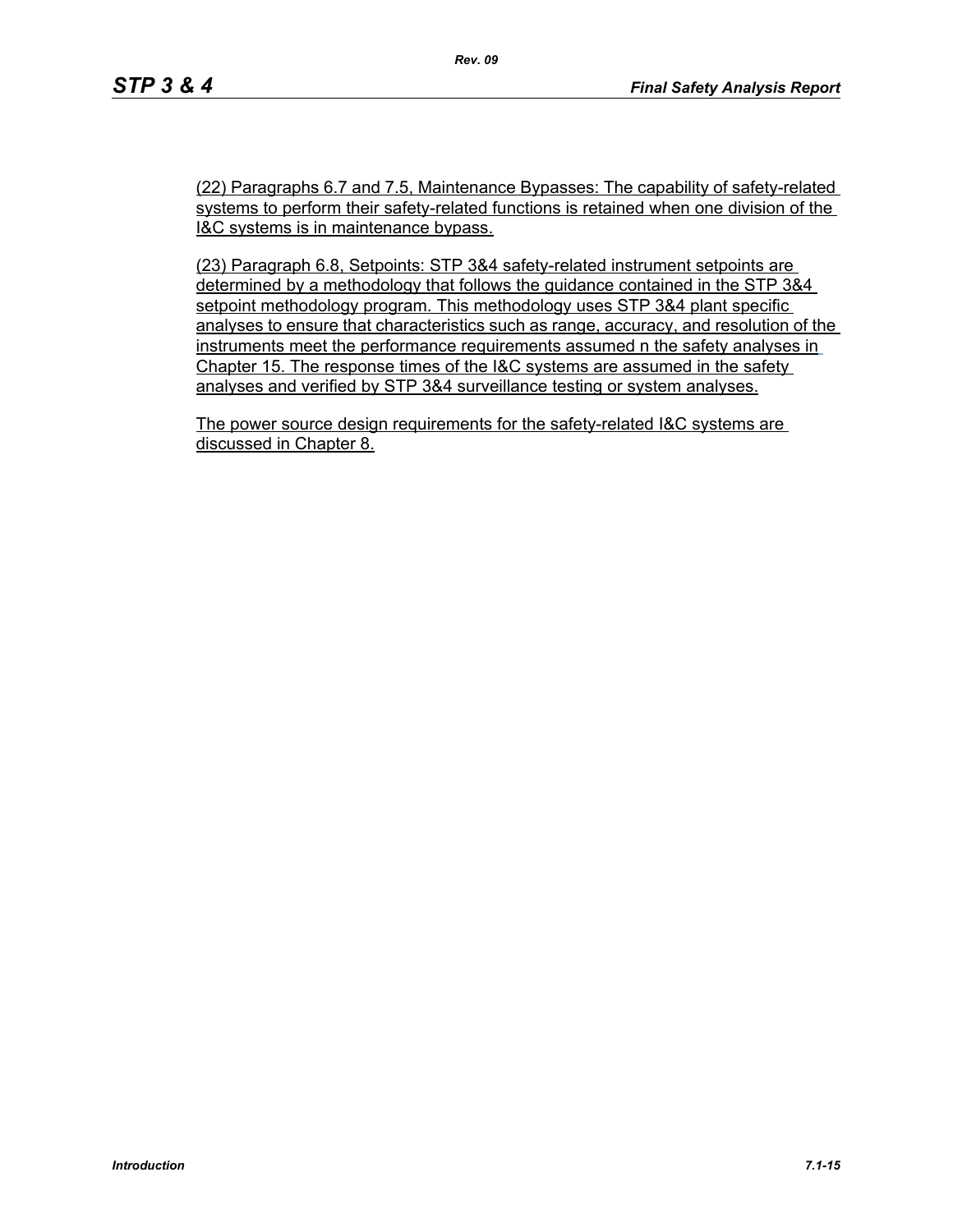| I & C System                                         | <b>GESSAR II Design</b>                                                                                 | <b>ABWR Design</b>                                                                                                                                                          |
|------------------------------------------------------|---------------------------------------------------------------------------------------------------------|-----------------------------------------------------------------------------------------------------------------------------------------------------------------------------|
| General<br>Comparisons for<br>All Safety<br>Systems: | Hard wired sensor interfaces.                                                                           | <b>Multiplexed Hard Wired sensor interfaces.</b>                                                                                                                            |
|                                                      | Nuclear system protection system<br>(NSPS) solid-state-based logic and<br>self-test system controllers. | Safety system logic & control (SSLC)<br>configurable logic devices and<br>microprocessor-based logic and with self-<br>testself diagnostic functions system-<br>controllers |
| Flammability<br>Control System:                      | Part of combustible gas control system.                                                                 | Independent system. This system deleted                                                                                                                                     |
| <b>Standby Gas</b><br>Treatment System:              | Redundant active and passive<br>components.                                                             | Redundant active components; single filter<br>train.two filter trains, two separate<br>divisions.                                                                           |

|  | Table 7.1-1 Comparison of GESSAR II and ABWR I&C Safety Systems |  |  |
|--|-----------------------------------------------------------------|--|--|
|  |                                                                 |  |  |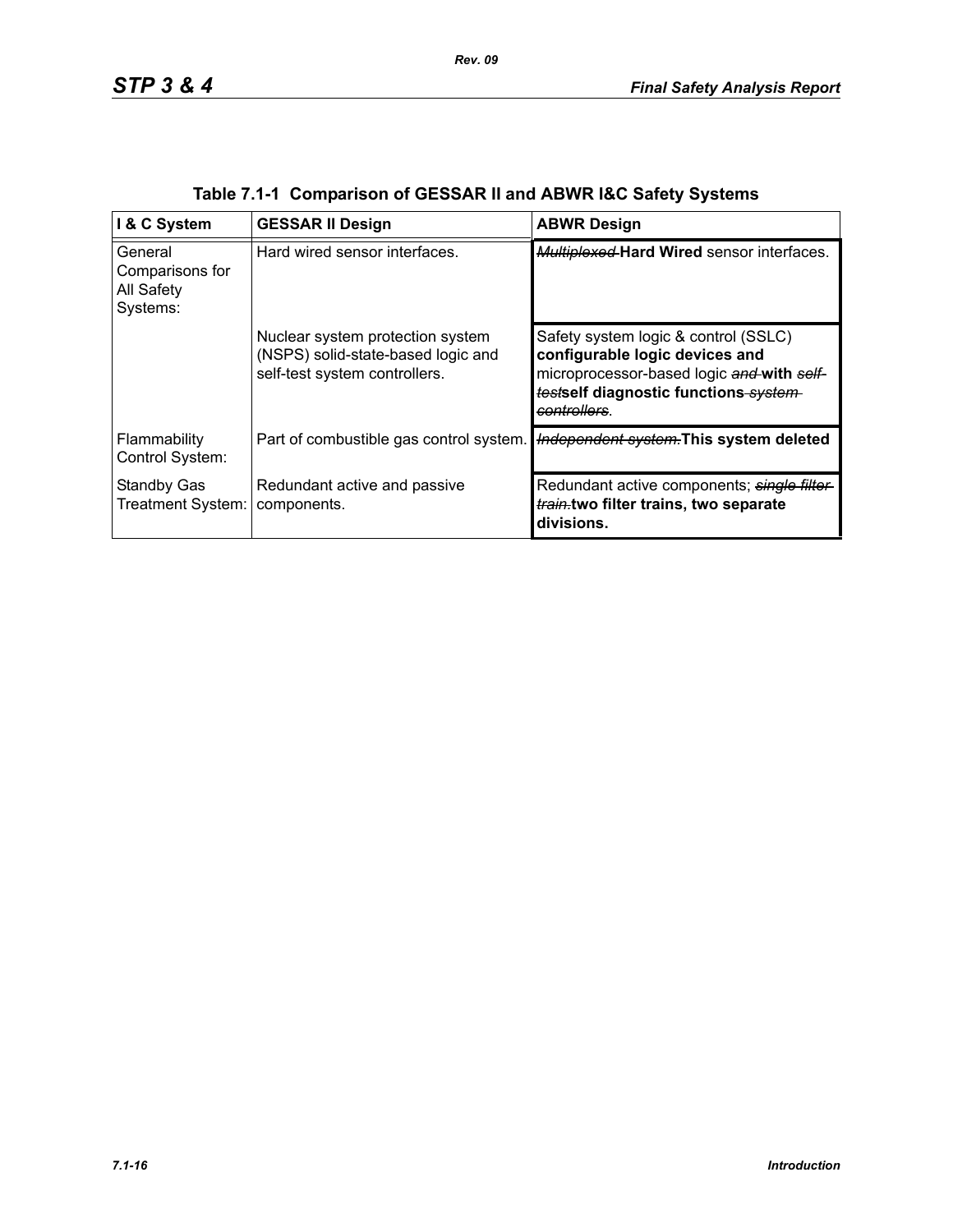|                                       | Table 7.1-2 Regulatory Requirements Applicability Matrix for I&C Systems |   |    |    |                 |  |  |  |     |  |  |  |                                                                               |  |    | ပ           |
|---------------------------------------|--------------------------------------------------------------------------|---|----|----|-----------------|--|--|--|-----|--|--|--|-------------------------------------------------------------------------------|--|----|-------------|
| Applicable Criteria                   | 10CFR                                                                    |   |    |    |                 |  |  |  | GDC |  |  |  |                                                                               |  |    | ده ا        |
|                                       | 50.55                                                                    | ົ | 10 | 12 | 13 <sub>1</sub> |  |  |  |     |  |  |  | 15   16   19   20   21   22   23   24   25   28   29   33   34   35   38   41 |  | 44 | 1 <b>Po</b> |
| Reference Standard<br>(RG, IEEE, ISA) | <del>279</del> 603                                                       |   |    |    |                 |  |  |  |     |  |  |  |                                                                               |  |    | Ð           |

| $\overline{2}$<br>22<br>12<br>21<br>23<br>24<br>25<br>28<br>29<br>33<br>34<br>35<br>38<br>10<br>13<br>15<br>16<br>19<br>20<br>44<br>$\overline{4}$<br>41<br>279603<br>Table 7.1-2 Regulatory Requirements Applicability Matrix for I&C Systems (Continued)<br><b>BTP</b><br>$II-D$ $II-E$<br>$II-F$<br>II-K<br><b>Regulatory Guide</b><br>(7.9)<br>(7.6)<br>1.105<br>1.118<br>1.151<br>62<br>1.75<br>1.23<br>3.15<br>3.22<br>1.22<br>1.97<br>3.13<br>3.23<br>3.18<br>3.21<br>4.2<br>$\overline{20}$<br>26<br>$\frac{1}{2}$<br>22<br>$\overline{2}$<br>$\infty$<br>S<br>က<br>$\overline{ }$<br>1.22<br>1.97<br>1.47<br>279603<br>279603<br>279603<br>279603<br>279603<br>509627<br>567.02<br>567.04<br>384<br>338<br>RG<br>RG<br>RG<br>Note:IEEE 603 has superceded the use of IEEE 279. In instances where NRC documents applicable to STP 3&4 still refer to the outdated IEEE 279<br>standard, both the referenced IEEE 279 requirements and the analogous IEEE 603 requirements will be used. In cases of conflict between<br>requirements in the different standards, IEEE 603 requirements govern. | Applicable Criteria                   |  | 10CFR |  |  |  |  |  |  | GDC |  |  |  |  |  |
|---------------------------------------------------------------------------------------------------------------------------------------------------------------------------------------------------------------------------------------------------------------------------------------------------------------------------------------------------------------------------------------------------------------------------------------------------------------------------------------------------------------------------------------------------------------------------------------------------------------------------------------------------------------------------------------------------------------------------------------------------------------------------------------------------------------------------------------------------------------------------------------------------------------------------------------------------------------------------------------------------------------------------------------------------------------------------------------------------------|---------------------------------------|--|-------|--|--|--|--|--|--|-----|--|--|--|--|--|
|                                                                                                                                                                                                                                                                                                                                                                                                                                                                                                                                                                                                                                                                                                                                                                                                                                                                                                                                                                                                                                                                                                         |                                       |  | 50.55 |  |  |  |  |  |  |     |  |  |  |  |  |
|                                                                                                                                                                                                                                                                                                                                                                                                                                                                                                                                                                                                                                                                                                                                                                                                                                                                                                                                                                                                                                                                                                         | Reference Standard<br>(RG, IEEE, ISA) |  |       |  |  |  |  |  |  |     |  |  |  |  |  |
|                                                                                                                                                                                                                                                                                                                                                                                                                                                                                                                                                                                                                                                                                                                                                                                                                                                                                                                                                                                                                                                                                                         |                                       |  |       |  |  |  |  |  |  |     |  |  |  |  |  |
|                                                                                                                                                                                                                                                                                                                                                                                                                                                                                                                                                                                                                                                                                                                                                                                                                                                                                                                                                                                                                                                                                                         | Applicable Criteria                   |  |       |  |  |  |  |  |  |     |  |  |  |  |  |
|                                                                                                                                                                                                                                                                                                                                                                                                                                                                                                                                                                                                                                                                                                                                                                                                                                                                                                                                                                                                                                                                                                         |                                       |  |       |  |  |  |  |  |  |     |  |  |  |  |  |
|                                                                                                                                                                                                                                                                                                                                                                                                                                                                                                                                                                                                                                                                                                                                                                                                                                                                                                                                                                                                                                                                                                         | Reference Standard<br>(RG, IEEE, ISA) |  |       |  |  |  |  |  |  |     |  |  |  |  |  |
|                                                                                                                                                                                                                                                                                                                                                                                                                                                                                                                                                                                                                                                                                                                                                                                                                                                                                                                                                                                                                                                                                                         |                                       |  |       |  |  |  |  |  |  |     |  |  |  |  |  |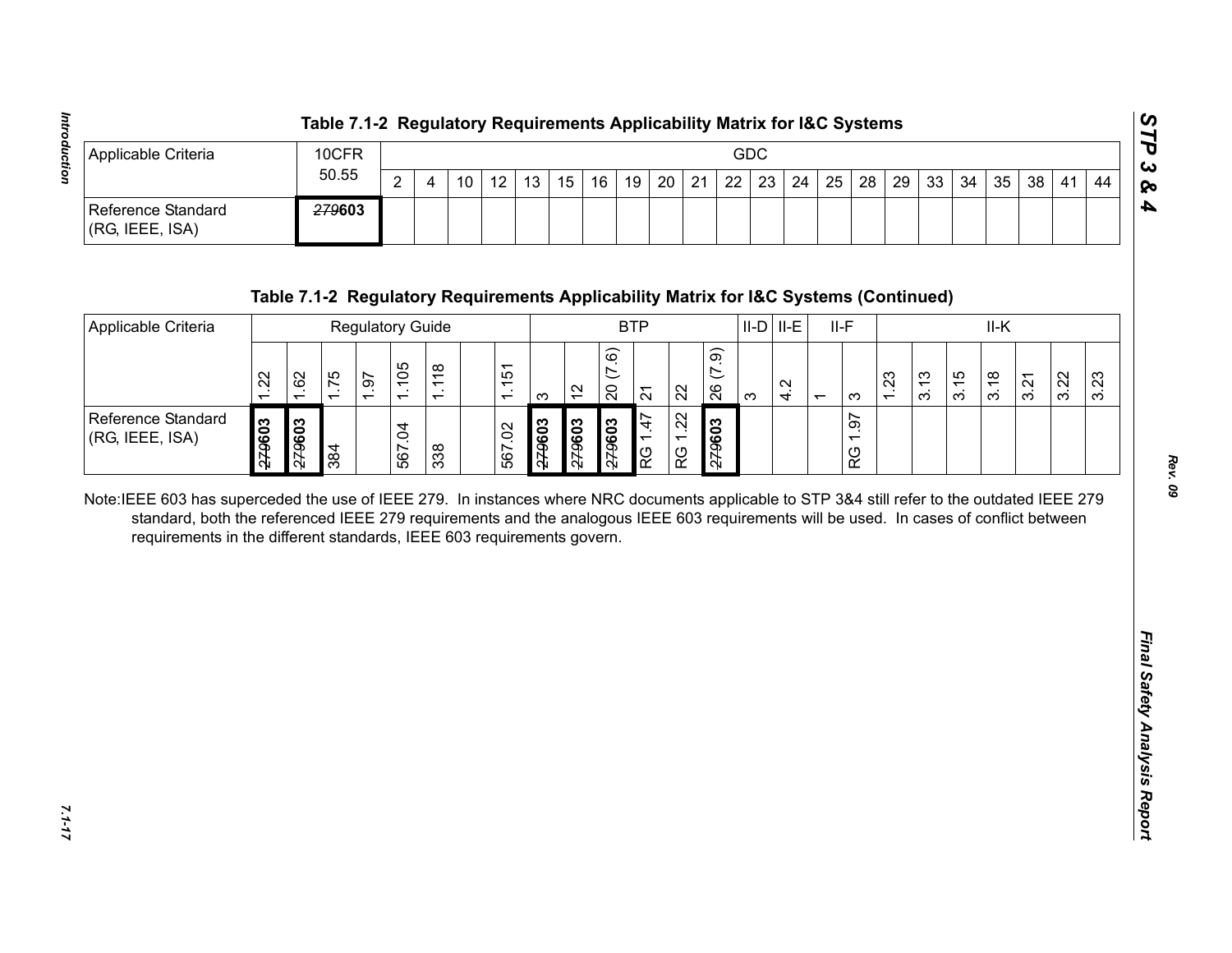